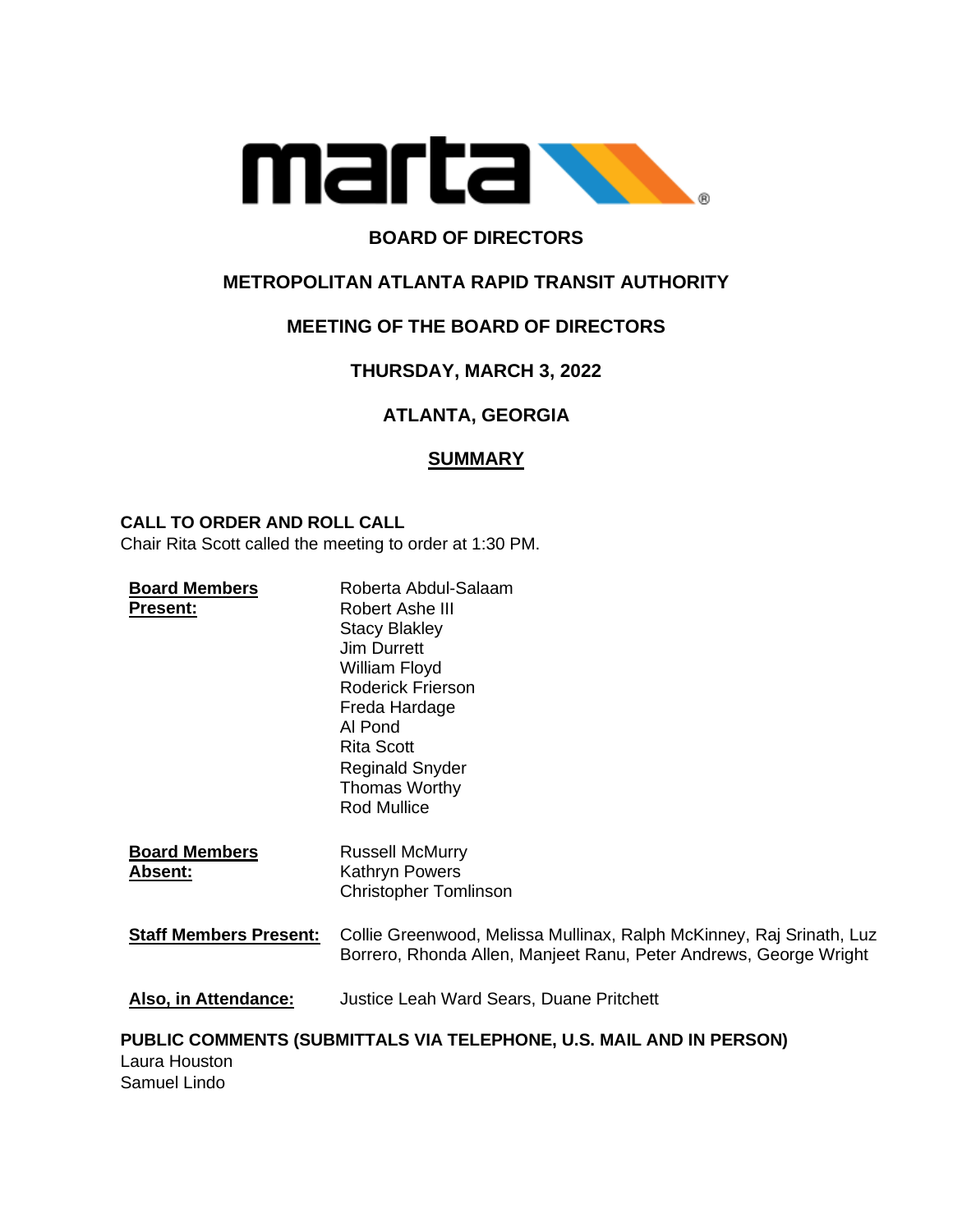#### **1. APPROVAL OF THE MINUTES**

### **Approval of the January 15, 2022 and February 10, 2022 Board of Directors Meeting Minutes.**

Approval of the January 15, 2022, and February 10, 2022 Board of Directors Meeting Minutes. On a motion by Board Member Mullice, seconded by Board Member Durrett, the motion passed by a vote of 10 to 0 with 10 members present.

### **2. EXTERNAL RELATIONS COMMITTEE REPORT**

Committee Chair Robert Ashe III reported that the Committee met on February 17, 2022 and received the following briefings:

- a. FY22 2nd Quarter Advertising and Sales Revenue
- b. Track Renovation-IV Update
- c. MARTA Reach Program

### **3. PLANNING & CAPITAL PROGRAMS COMMITTEE REPORT**

Committee Chair Al Pond reported that the Committee met on February 24, 2022 and approved the following resolutions:

- a. Resolution Authorizing the Solicitation of Proposals for the Procurement of General Planning Consulting Professional Services, RFP P50097
- b. Resolution Authorizing the Disposal of Permanent Easements and Temporary Construction Easements to DeKalb County, Georgia for Traffic Signal Upgrades at seven locations along the MARTA east line between the East Lake and Kensington Stations, DeKalb County, GA

Approval of resolutions a and b. On a motion by Board Member Hardage, seconded by Board Member Ashe III, the resolution passed by a vote of 9 to 0 with 9 members present.

The Committee received the following briefings:

- c. Structural Inspection Engineering Services
- d. Quick Delivery Projects

## **4. OPERATIONS & SAFETY COMMITTEE REPORT**

Committee Chair W. Thomas Worthy reported that the Committee met on February 24, 2022 and approved the following resolutions:

- a. Resolution Authorizing the Award of a Contract for the Procurement of Threat & Vulnerability Assessment, Training & Exercise, RFP P47755
- b. Resolution to Rescind the Award to Tyler Technologies, Inc. and an Approval of Award to Central Square Technologies, LLC for Police Computer Aided Dispatch/Records Management System, RFP P46669
- c. Resolution Authorizing the Award of a Single Source Contract for the Procurement of Brake System Overhaul/Repairs for Atlanta Streetcar, RFPP P49950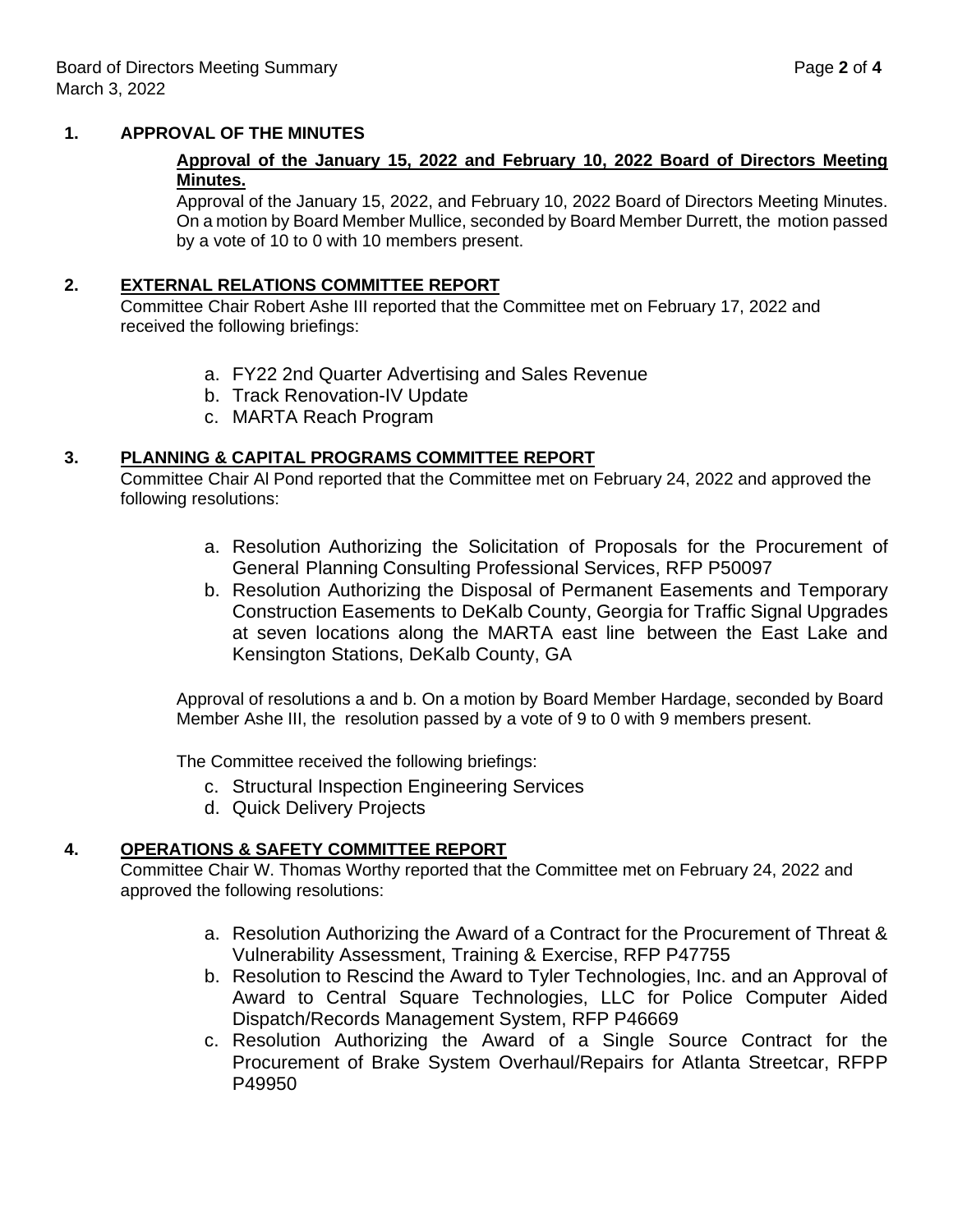d. Resolution Authorizing a Modification in Contractual Authorization for Airport End of Line Rail Car Cleaning, P49173

The committee received the following briefing:

e. FY22 December Key Performance Indicators (Rail Operations)

## **5. BUSINESS MANAGEMENT COMMITTEE REPORT**

Committee Chair Roderick Frierson reported that the Committee met on February 24, 2022 and approved the following resolutions:

- a. Resolution Authorizing the Award of a Contract for the Procurement of Rapid7 Managed Monitoring Services, RFPP P50073 Utilizing the State of Georgia **Contract**
- b. Resolution Authorizing the Renewal of Excess Workers' Compensation Insurance Coverage
- c. Resolution Authorizing the Award of a Contract for the Procurement of an Automated Parking and Revenue Control (APARC) System, RFP P40193
- d. Resolution Authorizing the Approval of the 2022 2025 Title VI Program

The Committee received the following briefing:

e. FY 2022 December Financial Highlights and Financial Performance Indicators

Approval of resolutions a, b, c and d. On a motion by Board Member Durrett, seconded by Board Member Ashe III, the resolution passed by a vote of 10 to 0 with 10 members present.

## **6. RESOLUTIONS**

**Resolution of the MARTA Board of Directors Authorizing an Increase in the Maximum Authorized Contract Value of the JRMT Joint Venture for Capital Programs Management Services, Contract No. P43871 – NOT APPROVED**

**Amendment of the Resolution Authorizing a Modification in Contractual Authorization for CPMO Consultant Supplemental Services, Contract No. P43871** Approval of the amended Resolution Authorizing a modification in Contractual Authorization for CPMO Consultant Supplement Services, Contract No. P43871. On a motion by Board Member Durrett, seconded by Board Member Hardage, the resolution passed by a vote of 9 to 0, with 9 members present.

**Resolution Authorizing a Six (6) Month Contract Extension and an Increase to Planning Support and Technical Services, Contract P39820 – NOT APPROVED**

**AMENDMENT OF THE RESOLUTION AUTHORIZING A MODIFICATION IN CONTRACTURAL AUTHORIZATION FOR PLANNING SUPPORT AND TECHNICAL SERVICES, P39820**